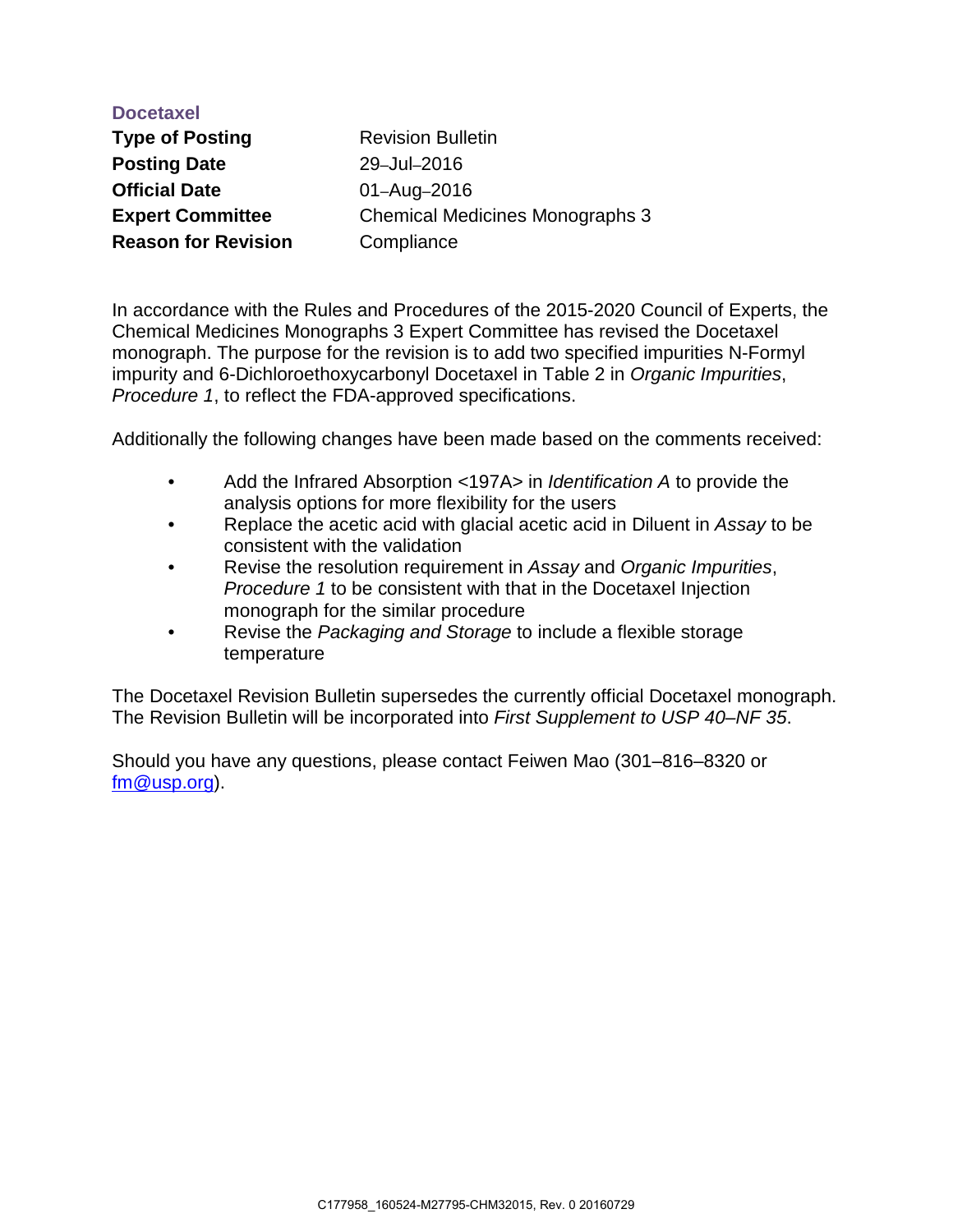

- Benzenepropanoic acid, β-[[(1,1-dimethylethoxy) 5% of the final volume, and dilute with *Diluent* to carbonyl]amino]-α-hydroxy-, 12b-(acetyloxy)- volume. 12-(benzoyloxy)-2a,3,4,4a,5,6,9,10,11,12,12a,12b- **Chromatographic system** dodecahydro-4,6,11-trihydroxy-4a,8,13,13-tetramethyl- (See *Chromatography* 〈621〉*, System Suitability*.) 5-oxo-7,11-methano-1*H*-cyclodeca[3,4]benz[1,2-*b*]oxet- **Mode:** LC 9-yl ester, [2a*R*-[2aα,4β,4aβ,6β,9α(α*R\*,βS\**),11α,12α,<br>12aα,12bα]]-;
- (2*R*,3*S*)-*N*-Carboxy-3-phenylisoserine, *N-tert*-butyl ester, **Temperatures** 1<sup>3</sup>-ester with 5β,20-epoxy-1,2α,4,7β,10β,13α-hex-<br>ahydroxytax-11-en-9-one 4-acetate 2-benzoate **Autoscampler:** 45° ahydroxytax-11-en-9-one 4-acetate 2-benzoate **Column:** 45°

Anhydrous [114977-28-5].

**DEFINITION**<br>Docetaxel contains NLT 97.5% and NMT 102.0% of docetaxel (C<sub>43</sub>H<sub>53</sub>NO<sub>14</sub>), calculated on the anhydrous and Solvent-free basis. [CAUTION—Docetaxel is cytotoxic.<br>
Great care should be taken to prevent inhaling particles<br>
of Docetaxel and exposing the skin to it.]<br>
of Docetaxel and exposing the skin to it.]<br>
Relative standard devi

## *solution* **IDENTIFICATION Analysis**

- A. INFRARED ABSORPTION (197) • **A. INFRARED ABSORPTION**  $\langle 197 \rangle$ <br>[NOTE—Methods described in *Infrared Absorption*  $\langle 197K \rangle$ , Result =  $(r_0/r_s) \times (C_s/C_0) \times 100$ 〈197M〉, <sup>●</sup>〈197A〉,<sub>●</sub> (RB 1-Aug-2016) or 〈197S〉 may be used. *<sup>r</sup><sup>U</sup>* = peak response from the *Sample solution* Use a solution containing 60 mg/mL of Docetaxel in  $r_s$  = peak response from the *Standard solution*<br> **R** The retention time of the major peak of the *Sample*  $C_s$  = concentration of USP Docetaxel RS in the
- **B.** The retention time of the major peak of the Sample<br>solution corresponds to that of the Standard solution, as<br>obtained in the Assay.<br>obtained in the Assay.<br>obtained in the Assay.<br> $C_U$  = concentration of Docetaxel in

## *Change to read:* **IMPURITIES**

• PROCEDURE **ROCEDURE**<br> **Pelete the following:**<br> **Solution A:** Water **Solution B:** Acetonitrile **•**

| × | ٠<br>۰, |  |
|---|---------|--|

| Time<br>(min) | <b>Solution A</b><br>(%) | <b>Solution B</b><br>(%) | Metals (231), Me<br>Diluent: Dimethy<br>Standard lead so |
|---------------|--------------------------|--------------------------|----------------------------------------------------------|
|               |                          | 28                       | from the Lead nit                                        |
| 9.0           | 72                       | 28                       | day of use                                               |
| 39.0          | 28                       |                          | Test stock prepar                                        |
| 39.1          | 72                       | 28                       | 20 mL of Diluent.                                        |
| 50            |                          | 28                       | Test preparation:<br>ration in a color.                  |

**Diluent:** Acetonitrile, water, and  $\text{\textdegree{glacial}}_{\bullet\text{ (RB 1-Aug-2016)}}$ Docetaxel Identification RS in *Diluent*. [NOTE—USP Docetaxel Identification RS contains docetaxel and small amounts of 2-debenzoxyl 2-pentenoyl docetaxel, 6-oxodocetaxel, 4-epidocetaxel, and 4-epi-6-oxodocetaxel. See *Table 2*.] **Standard solution:** 1.0 mg/mL of USP Docetaxel RS prepared as follows. Transfer a quantity of USP Docetaxel RS to a suitable volumetric flask, dissolve in alcohol equivalent to about 5% of the final volume, and dilute with *Diluent* to volume. C<sub>43</sub>H<sub>53</sub>NO<sub>14</sub> · 3H<sub>2</sub>O<br>
861.93 **Sample solution:** 1.0 mg/mL of Docetaxel prepared as<br>
807.88 volumetric flask, dissolve in alcohol equivalent to about Anhydrous **Anhydrous** 807.88 volumetric flask, dissolve in alcohol equivalent to about 807.88 volumetric flask, dissolve in alcohol equivalent to about 8enzenepropanoic acid,  $\beta$ -[[(1,1-dimethylethoxy) 5% of the final vol Column: 4.6-mm × 15-cm; 3.5-μm packing L1<br>Temperatures **Frihydrate** [148408-66-6].<br>Anhydrous [114977-28-5]. **Injection volume:** 10 µL **Anhydrous** [114977-28-5]. **Samples:** *System suitability solution* and *Standard* Suitability requirements<br>
Resolution:  $NLT$  3.5 (RB 1-Aug-2016) between<br>
2-debenzoxyl 2-penterioryl docetaxel and docetaxel,

**Samples:** *Standard solution* and *Sample solution* **Change to read:** Calculate the percentage of docetaxel (C<sub>43</sub>H<sub>53</sub>NO<sub>14</sub>) in the portion of Docetaxel taken:

$$
Result = (r_U/r_S) \times (C_S/C_U) \times 100
$$

- 
- 
- 
- **ASSAY**<br>**ACCEPTANCE CRITERIA:** Solution (mg/mL)<br>**ACCEPTANCE Criteria:** 97.5%–102.0% on the anhydrous

and solvent-free basis

• **RESIDUE ON IGNITION** 〈**281**〉**:** NMT 0.1%

## **.**• **HEAVY METALS**

**Mobile phase:** See *Table 1*. **Lead nitrate stock solution:** Prepare as directed in *Heavy Metals* 〈231〉*, Special Reagents*.

**Table 1 pH 3.5 acetate buffer:** Prepare as directed in *Heavy*

- 
- *Metals*  $\langle 231 \rangle$ , *Method I.*<br>**Diluent:** Dimethylformamide and water (17:3)<br>**Standard lead solution:** 1 μg/mL of lead in *Diluent* from the *Lead nitrate stock solution*, prepared on the day of use
- 39.0 <sup>28</sup> <sup>72</sup> **Test stock preparation:** Dissolve 1 g of Docetaxel in

**Test preparation:** Place 12 mL of the *Test stock prepa- ration* in a color-comparison tube, add 2 mL of *pH 3.5 acetate buffer* and 1.2 mL of thioacetamide–glycerin base TS, and mix.

2016 The United States Pharmacopeial Convention *All Rights Reserved.*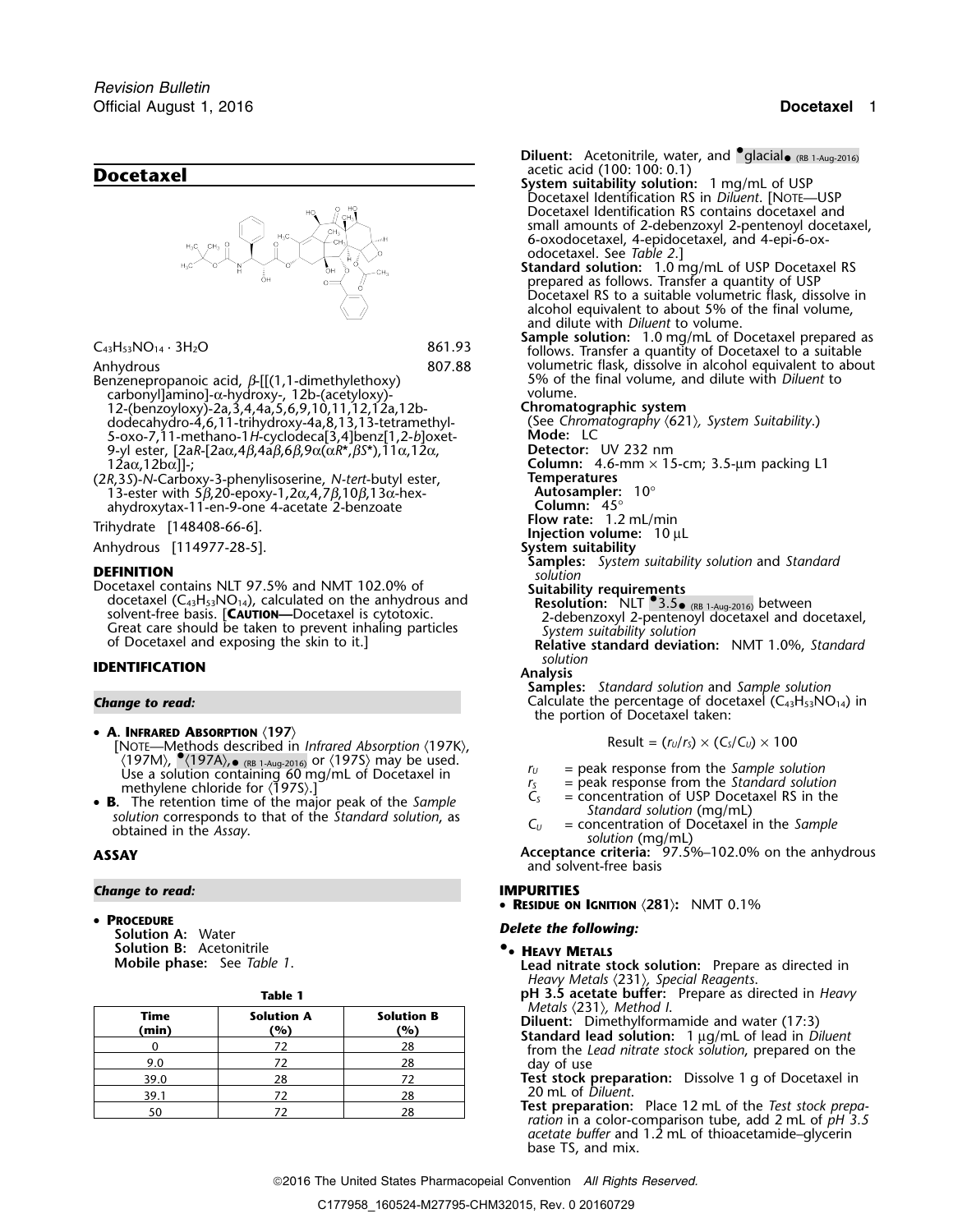**Monitor preparation:** Place 10 mL of the *Standard lead solution* in a color-comparison tube, add 2 mL of

- **Analysis:** Allow the *Test preparation, Monitor preparation,* and *Blank preparation* to stand for 2 min, and view downward over a white surface.
- Acceptance criteria: Compared to the *Blank preparation*, the *Monitor preparation* shows a slight brown color. Any brown color in the *Test preparation* is not more intense than in the *Monitor preparation* (NMT  $20 \text{ ppm}$ ).  $\bullet$  (Official 1-Jan-2018)  $\bullet$

## • ORGANIC IMPURITIES, PROCEDURE 1

**[NOTE—On the basis of the synthetic route, perform either** *Procedure* 1 or *Procedure* 2. *Procedure* 1 is recomther *Procedure 1* or *Procedure 2*. *Procedure 1* is recom-<br>
mended if 10-deacetyl baccatin and 2-debenzoxyl<br>
2-pentenoyl docetaxel are specified impurities. *Proce-*<br>
2-pentenoyl docetaxel are specified impurities. *Pro dure 2* is recommended if O-BOC *N*-pyruvyl docetaxel is a specified impurity.] is a specified impurity.] <sup>c</sup>. (2a*R*,4*R*,4a*S*,9*S*,11*S*,12*S*,12a*R*,12b*S*)-1,2a,3,4,4a,6,9,10,11,12,

System suitability solution, Standard solution, Sam-<br>**ple solution, and Chromatographic system:** Proceed

- 
- 

2-debenzoxyl 2-pentenoyl docetaxel and docetaxel, **Solution B:** Acetonitrile *System suitability solution* **Mobile phase:** See *Table 3*. **Signal-to-noise ratio:** NLT 10 for the docetaxel

peak, *Sensitivity solution* **Table 3 Analysis**

**Sample:** Sample solution

Calculate the percentage of each impurity in the por- **(min) (%) (%)** tion of Docetaxel taken:

$$
Result = (r_U/r_T) \times (1/F) \times 100
$$

- $r_U$  = peak response of each individual impurity from the *Sample* solution
- $r<sub>T</sub>$  = sum of all peak responses from the *Sample solution*
- *<sup>F</sup>* = relative response factor for each individual **System suitability solution:**<sup>1</sup> mg/mL of USP

| ٠ |  |
|---|--|
|---|--|

| monitor preparation. These remission the standard                                                                                                                       |                                                                                                                 |                                             |                                              |                                      |
|-------------------------------------------------------------------------------------------------------------------------------------------------------------------------|-----------------------------------------------------------------------------------------------------------------|---------------------------------------------|----------------------------------------------|--------------------------------------|
| lead solution in a color-comparison tube, add 2 mL of<br>the Test stock preparation, and mix. Add 2 mL of pH<br>3.5 acetate buffer and 1.2 mL of thioacetamide-glycerin | <b>Name</b>                                                                                                     | <b>Relative</b><br><b>Retention</b><br>Time | <b>Relative</b><br><b>Response</b><br>Factor | Acceptance<br>Criteria,<br>NMT $(%)$ |
| base TS, and mix.<br>Blank preparation: Place 10 mL of Diluent in a color-<br>comparison tube, add 2 mL of the Test stock prepara-                                      | 10-Deacetyl baccatin<br>(if present) <sup>a, <math>\bullet</math></sup> $\bullet$ $\bullet$ (RB 1-<br>Aug-2016) | 0.25                                        | 1.5                                          | 0.15                                 |
| tion, and mix. Add 2 mL of pH 3.5 acetate buffer and<br>1.2 mL of thioacetamide-glycerin base TS, and mix.                                                              | N-Formyl impurity (if<br>present)b,c                                                                            | 0.57                                        |                                              | $0.15\bullet$ (RB 1-Aug-<br>2016)    |
| Analysis: Allow the Test preparation, Monitor prepara-<br>tion, and Blank preparation to stand for 2 min, and<br>view downward over a white surface.                    | 2-Debenzoxyl 2-<br>pentenoyl docetaxel                                                                          | 0.97                                        | 0.63                                         | 0.5                                  |
| Acceptance criteria: Compared to the Blank prepara-                                                                                                                     | Docetaxel                                                                                                       | 1.00                                        |                                              |                                      |
| tion, the Monitor preparation shows a slight brown<br>color. Any brown color in the Test preparation is not<br>more intense than in the Monitor preparation (NMT        | 6-Oxodocetaxel                                                                                                  | 1.08                                        | 1.0                                          | 0.3                                  |
|                                                                                                                                                                         | 4-Epidocetaxel                                                                                                  | 1.13                                        | 1.0                                          | 0.3                                  |
|                                                                                                                                                                         | 4-Epi-6-oxodocetaxel                                                                                            | 1.18                                        | 1.0                                          | 0.2                                  |
| 20 ppm). (Official 1-Jan-2018)                                                                                                                                          | 6-Dichloroethoxy-<br>carbonyl docetaxel (if<br>present) <sup>b,d</sup>                                          | 1.31                                        | 0.82                                         | $0.15\bullet$ (RB 1-Aug-<br>2016)    |
| Change to read:                                                                                                                                                         | Any unspecified im-                                                                                             |                                             |                                              |                                      |
|                                                                                                                                                                         | purity                                                                                                          |                                             | 1.0                                          | 0.10                                 |
| • Organic Impurities, Procedure 1<br>[Nort On the basis of the synthetic route perform of                                                                               | Total impurities                                                                                                |                                             |                                              | 1.0                                  |

<sup>a</sup> (2aR, 4S, 4aS, 6R, 9S, 11S, 12S, 12aR, 12bS)-1, 2a, 3, 4, 4a, 6, 9, 10, 11, 12,<br>12a, 12b-Dodecahydro-4, 6, 9, 11, 12, 12b-hexahydroxy-4a, 8, 13, 13-te-

**ple solution, and Chromatographic system:** Proceed<br>as directed in the Assay.<br>**Sensitivity solution:** 0.5  $\mu$ g/mL of USP Docetaxel RS in<br> $\frac{12b\text{-}acetate}{12\text{-}a\text{}}$ ,  $\frac{12b\text{-}acetate}{12\text{-}b\text{}}$ ,  $\frac{12b\text{-}acetate}{12\text{-}b\text{$ 

. (2a*R*,4*R*,4a*S*,6*R*,9*S*,11*S*,12*S*,12a*R*,12b*S*)-6-{[(2,2-Dichloroethoxy) *Diluent* from the *Standard solution* carbonyl]oxy}-1,2a,3,4,4a,6,9,10,11,12,12a,12b-dodecahydro-4,9,11,12, **System suitability** 12b-pentahydroxy-4a,8,13,13-tetramethyl-7,11-methano-5*H*-cyclodeca[3, **Samples:** 4]benz[1,2-*b*]oxet-5-one 12b-acetate, 12-benzoate, 9-ester with (2*R*,3*S*)- *System suitability solution* and *Sensitivity <sup>N</sup>*-tert-butoxycarbonyl-3-phenylisoserine.• (RB 1-Aug-2016) *solution*

# **Suitability requirements** • **ORGANIC IMPURITIES, PROCEDURE <sup>2</sup> Resolution:** NLT •.3.5• (RB 1-Aug-2016) between **Solution A:** Water

| nple solution<br>percentage of each impurity in the por- | Time<br>(min) | <b>Solution A</b><br>(%) | <b>Solution B</b><br>(%) |
|----------------------------------------------------------|---------------|--------------------------|--------------------------|
| taxel taken:                                             |               | 65                       | 35                       |
|                                                          | 25            | 45                       | 55                       |
| Result = $(r_U/r_T) \times (1/F) \times 100$             | 35            | 20                       | 80                       |
| esponse of each individual impurity                      | 45            | 20                       | 80                       |
| the Sample solution                                      | 45.1          | 65                       | 35                       |
| of all peak responses from the Sample                    |               |                          |                          |

Docetaxel System Suitability Mixture RS in acetonitrile. **Acceptance criteria:** See *Table 2*. Disregard any peaks [NOTE—USP Docetaxel System Suitability Mixture RS<br>less than 0.05%.<br>contains docetaxel and a small amount of 6-oxcontains docetaxel and a small amount of 6-oxodocetaxel, O-BOC *N*-pyruvyl docetaxel, 4-epidocetaxel, and 4-epi-6-oxodocetaxel. See *Table 4.*]

**Standard solution:** 5.0 µg/mL of USP Docetaxel RS in acetonitrile

**Sample solution:** 1.0 mg/mL of Docetaxel in acetonitrile

**Chromatographic system**

(See *Chromatography* 〈621〉*, System Suitability*.)